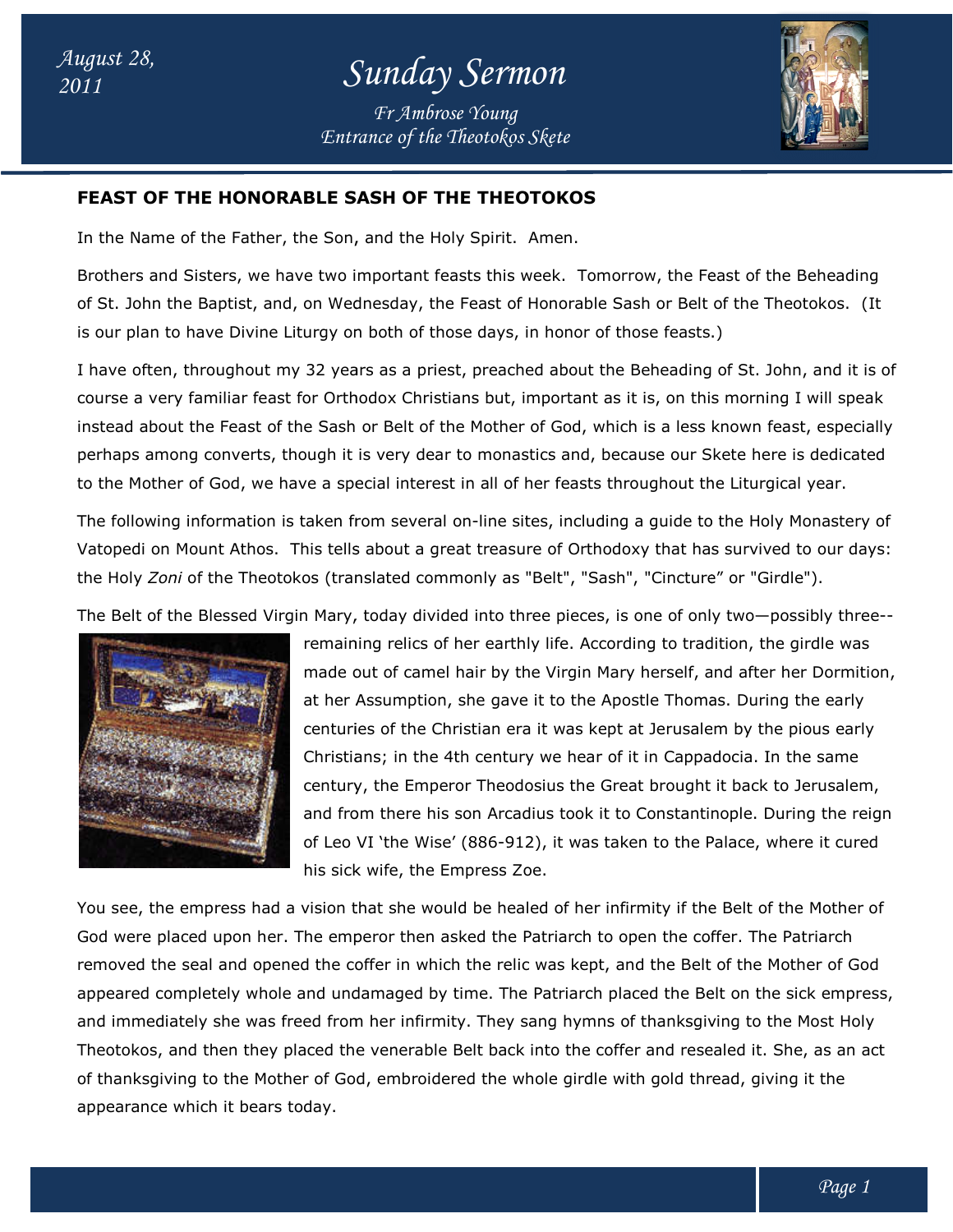## *<sup>2011</sup> Sunday Sermon*

*Entrance of the Theotokos Skete Fr Ambrose Young*



In the 12th century, in the reign of Manuel I Comnenus, the Feast of the Holy Girdle on August Comnenus, the Feast of the Holy Girdle on August<br>31 was officially introduced; previously it had shared the Feast of the Vesture or Tunic of the Virgin on 1 July. The Girdle itself remained in Constantinople the Feast of the Vesture or Tunic of the Virgin on 1<br>July. The Girdle itself remained in Constantinople<br>until the 12th century, when it was stolen and taken to Bulgaria, and from there it later came into the to Bulgaria, and from there it later came into the<br>hands of the Serbs. It was presented to Vatopaidi monastery on Mount Athos by the Serbian Prince

*August 28,* 



Lazarus I (1372-1389), together with a large piece of the True Cross. Since then it has been kept in the sanctuary of the *katholikon* or cathedral of the monastery. monastery on Mount Athos by the Serbian Prince<br>Lazarus I (1372-1389), together with a large piece of the True Cross. Since then it has been kept in<br>sanctuary of the *katholikon* or cathedral of the monastery.

The miracles performed by the Holy Sash throughout the ages are innumerable. I will just mention here the following miracle:

In 1864, the Holy Belt was taken to Constantinople, since there was a cholera epidemic among the In 1864, the Holy Belt was taken to Constantinople, since there was a cholera epidemic among the<br>inhabitants. As soon as the ship bearing it approached the harbor, the cholera ceased and none of those already suffering from it died. This strange miracle excited the curiosity of the Sultan, who had died. This strange excited the Sultan, who had the Girdle brought to the Palace so that he could reverence it and then, thank God, he returned it to the safekeeping of the Church. are innumerable. I will just mention he<br>anstantinople, since there was a cholera epidemic among the<br>g it approached the harbor, the cholera ceased and none of<br>his strange miracle excited the curiosity of the Sultan, who ha

But down to our own times, the Holy Belt has continued to work many miracles, particularly in the case the Girdle brought to the Palace so that he could reverence it and then, thank God, he returned it to the<br>safekeeping of the Church.<br>But down to our own times, the Holy Belt has continued to work many miracles, particularl Girdle and, if they have faith, become pregnant. But the miracles are not limited to just this.

The Holy Sash maintains, unaltered and without diminishment, the grace of the Most Holy Theotokos, received in plenitude from her Divine Son, because it became connected with her person and her li and because saints are grace carriers not only during their life, but also after their death. death. The same phenomenon is mentioned in the Holy Scriptures when objects that the Prophet Elias and the holy and because saints are grace carriers not only during their life, but also after their death. The same<br>phenomenon is mentioned in the Holy Scriptures when objects that the Prophet Elias and the holy<br>Apostles wore actually the Church venerates this relic, as it does to the Holy Wood of the Cross of the Lord.